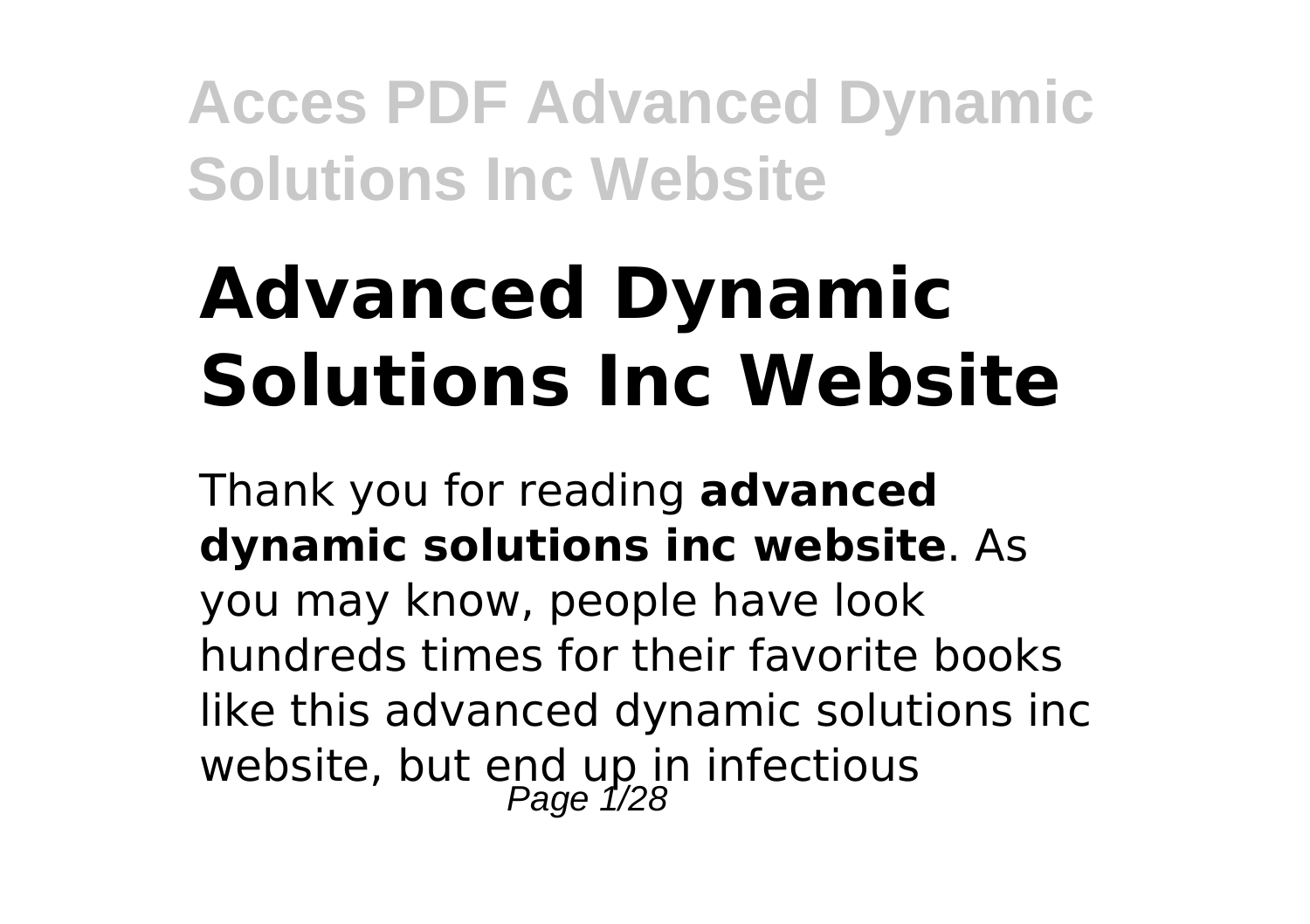downloads.

Rather than reading a good book with a cup of tea in the afternoon, instead they are facing with some malicious virus inside their computer.

advanced dynamic solutions inc website is available in our book collection an online access to it is set as public so you

Page 2/28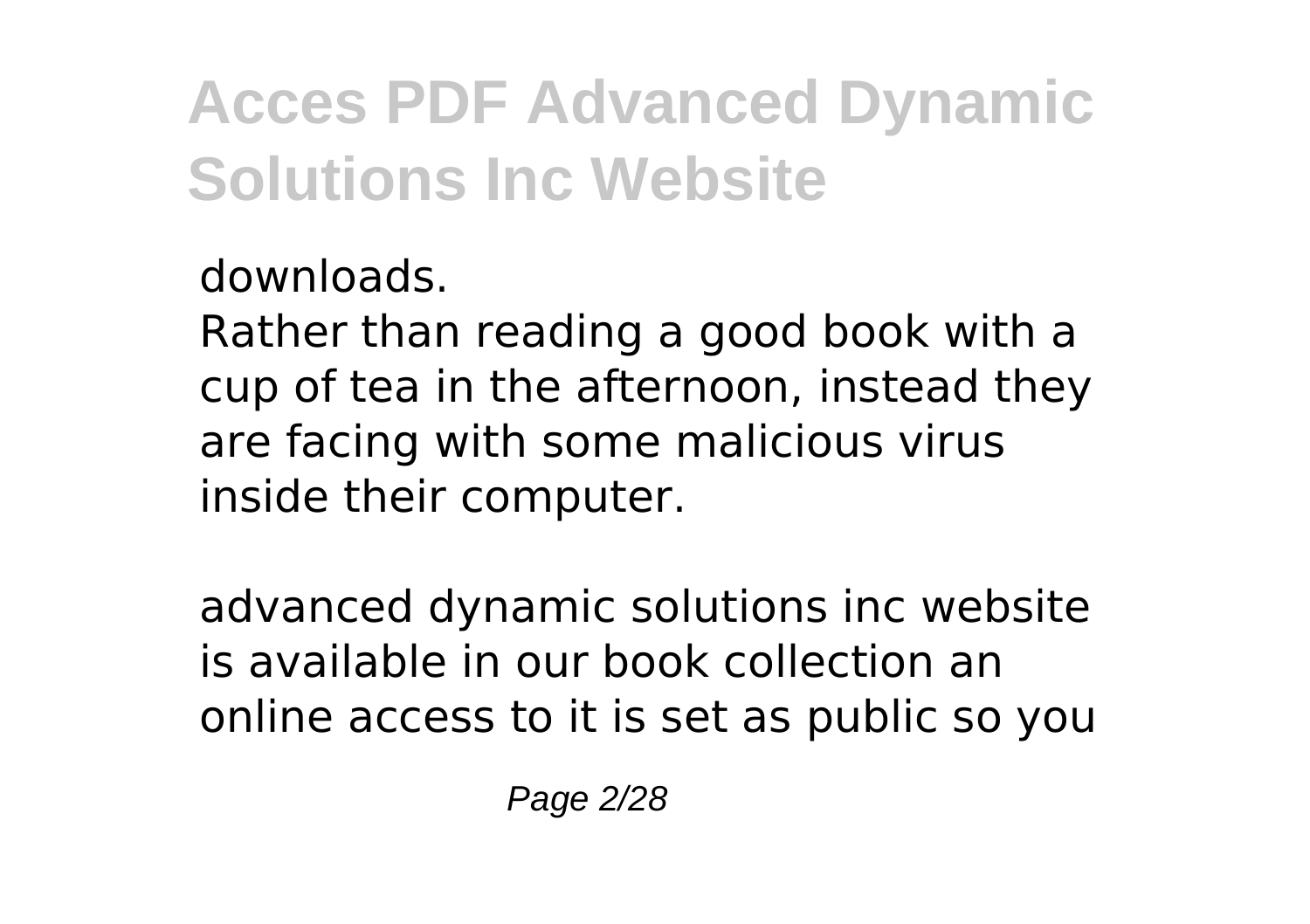can download it instantly. Our digital library saves in multiple countries, allowing you to get the most less latency time to download any of our books like this one.

Kindly say, the advanced dynamic solutions inc website is universally compatible with any devices to read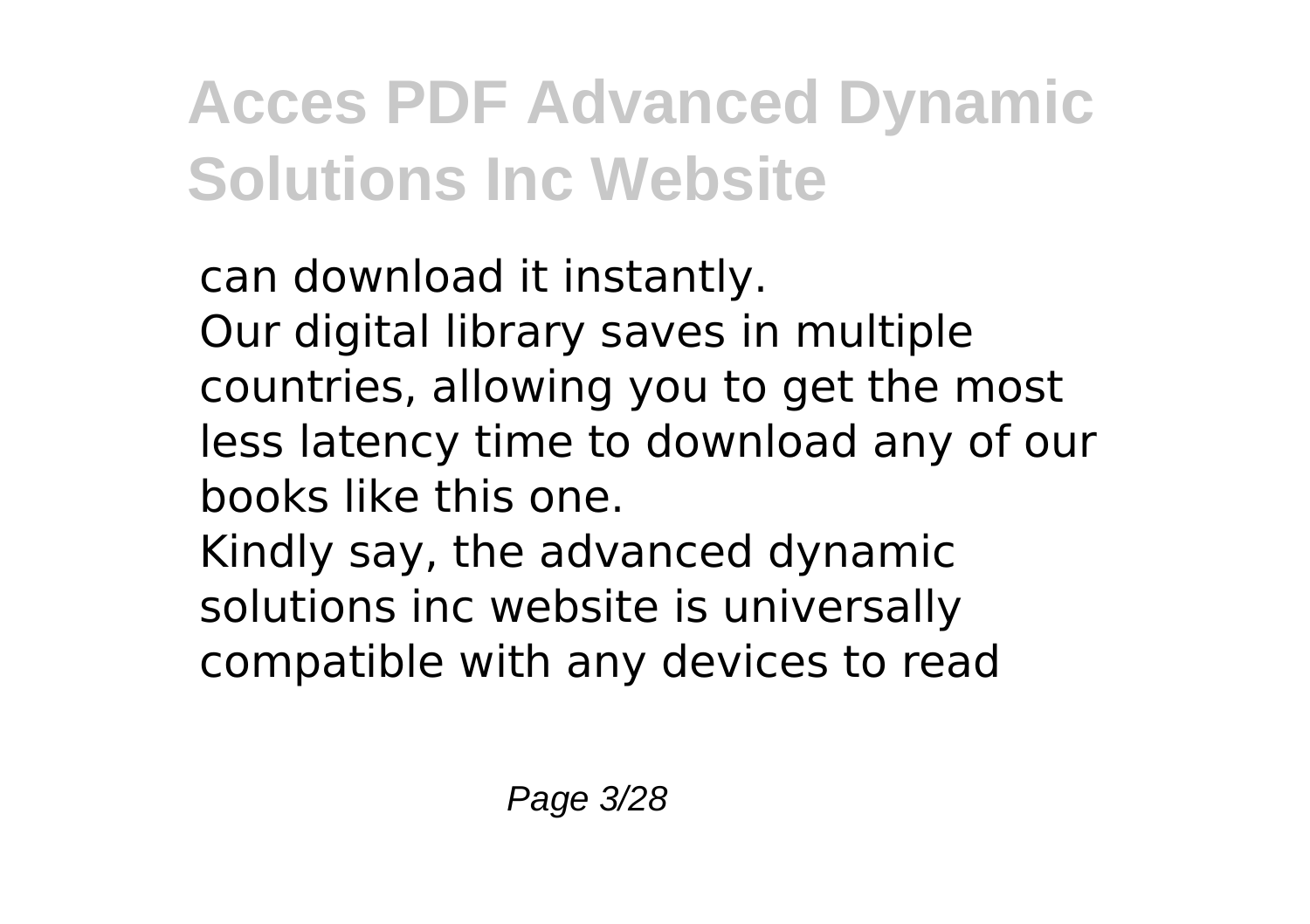You can search for free Kindle books at Free-eBooks.net by browsing through fiction and non-fiction categories or by viewing a list of the best books they offer. You'll need to be a member of FreeeBooks.net to download the books, but membership is free.

### **Advanced Dynamic Solutions Inc**

Page 4/28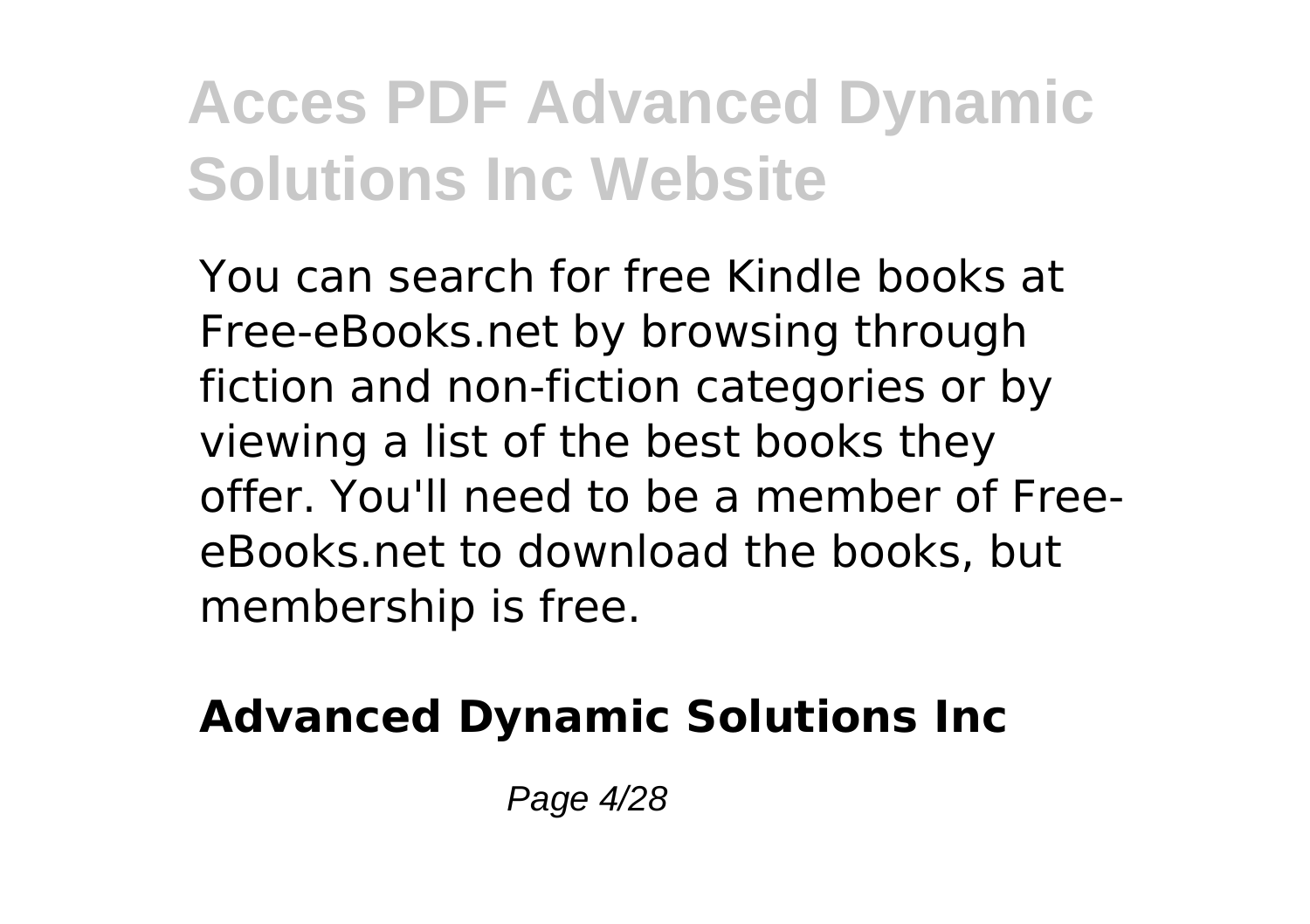### **Website**

Advanced Solutions. contact us. Dynamic Manufacturing, established 1955 in suburban Chicago Illinois, is a family-owned and operated business. With our multiple decades of manufacturing and remanufacturing experience we leverage our collective creativity, ...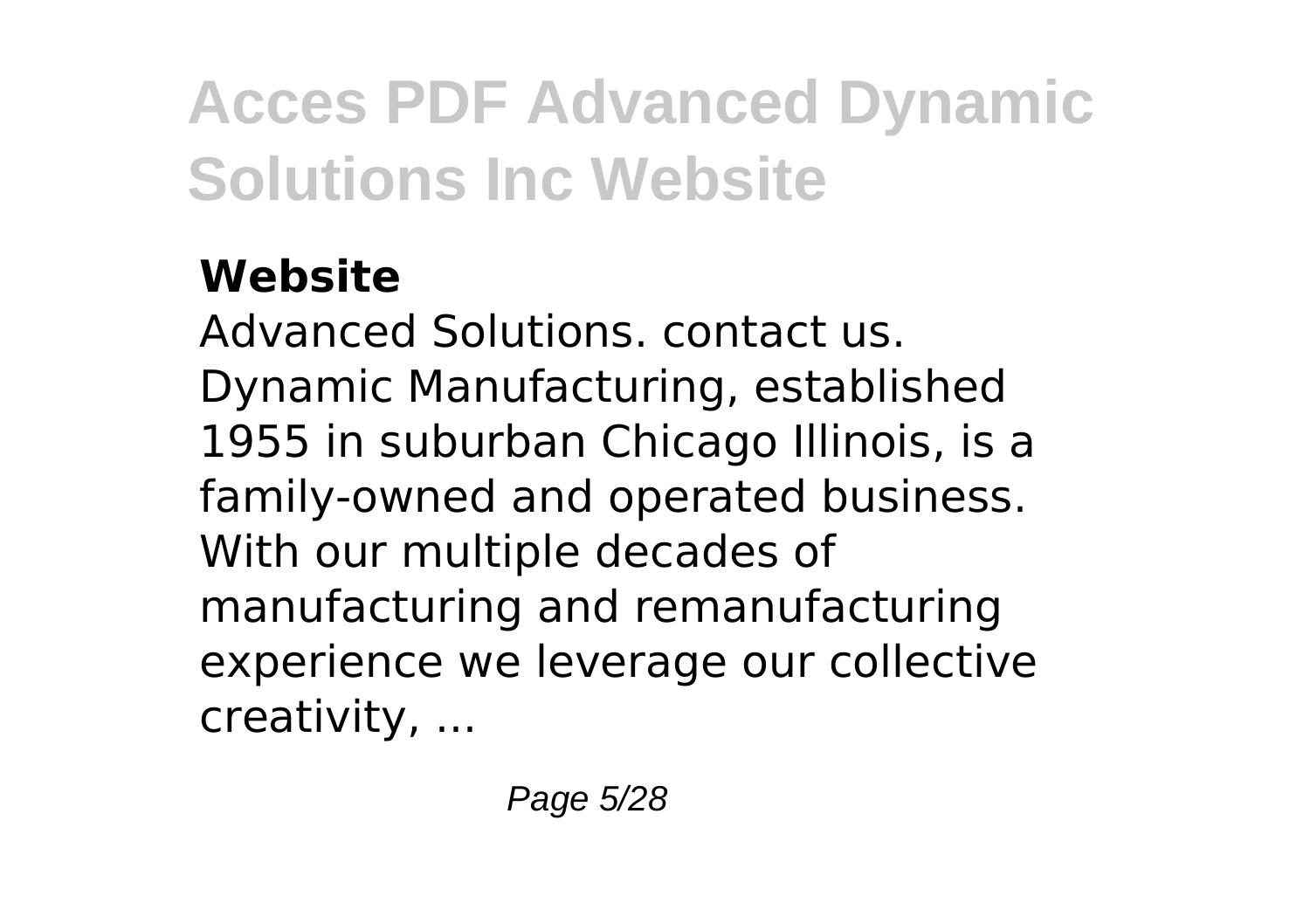### **Advanced Solutions | Dynamic Manufacturing Inc**

File Name: Advanced Dynamic Solutions Inc Website Huiminore.pdf Size: 6350 KB Type: PDF, ePub, eBook Category: Book Uploaded: 2020 Nov 19, 10:48 Rating: 4.6/5 from ...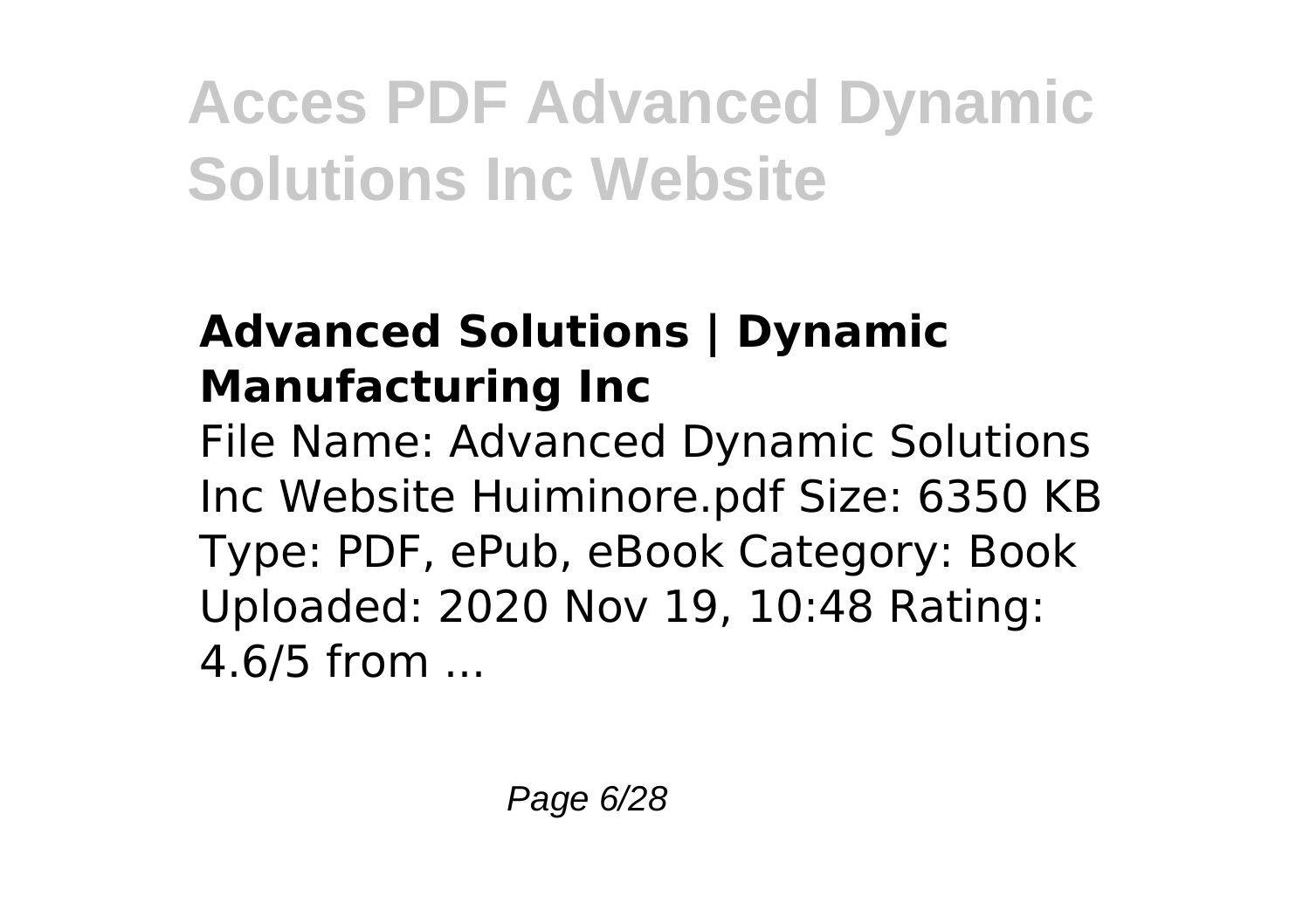#### **Advanced Dynamic Solutions Inc Website Huiminore ...**

ADVANCED DYNAMIC SOLUTIONS,INC. is an entity registered at California with company number C2834597. Company is incorporated on 5th May 2006. Current status of the company is ACTIVE. Registered agent is JAY J PARK, 67 IVYWOODIRVINE CA 92618.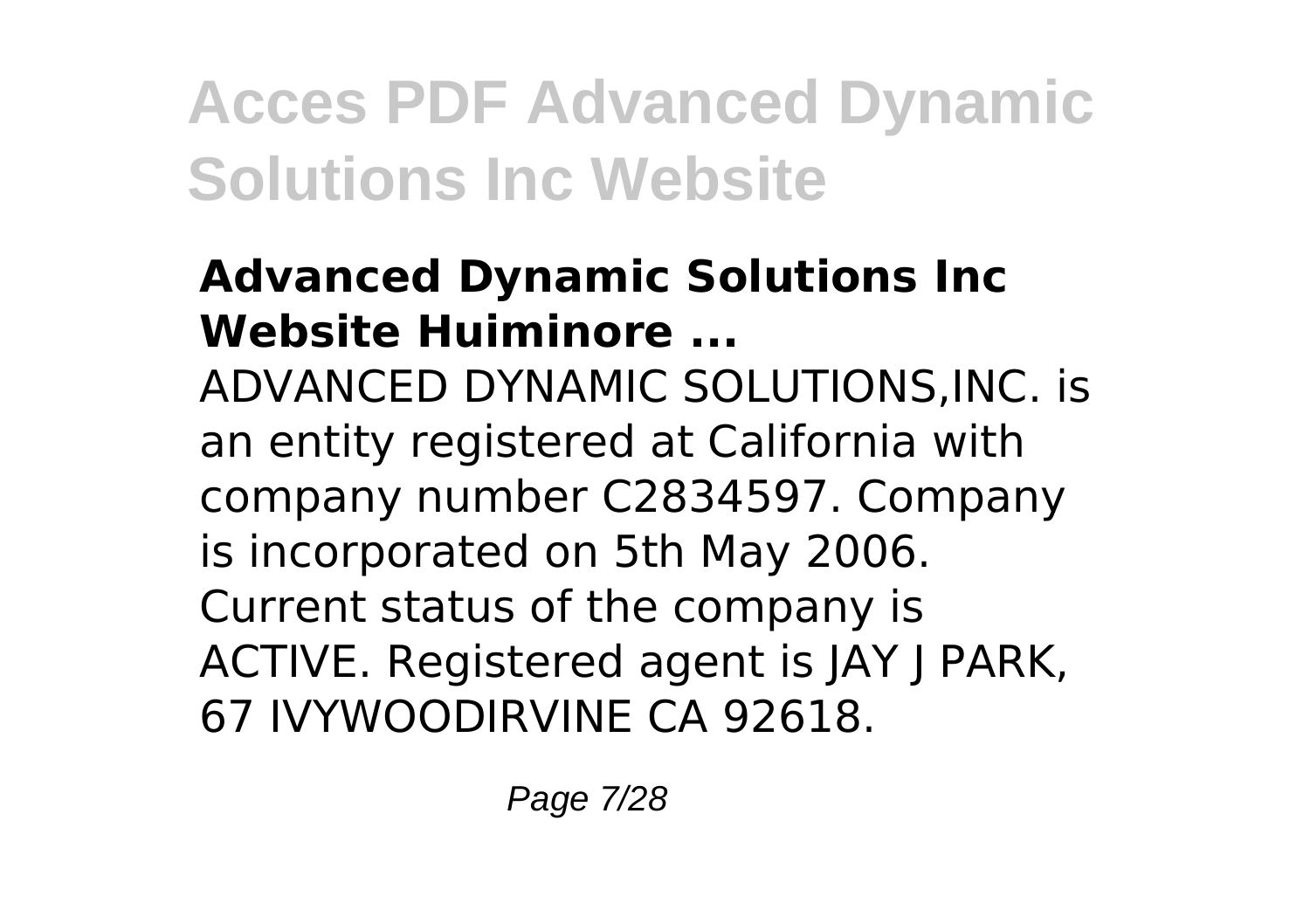### **ADVANCED DYNAMIC SOLUTIONS,INC., C2834597 | Caregistry.com**

Advanced Dynamic Solutions,inc. is a California Domestic Corporation filed on May 5, 2006. The company's filing status is listed as Active and its File Number is C2834597. The Registered Agent on file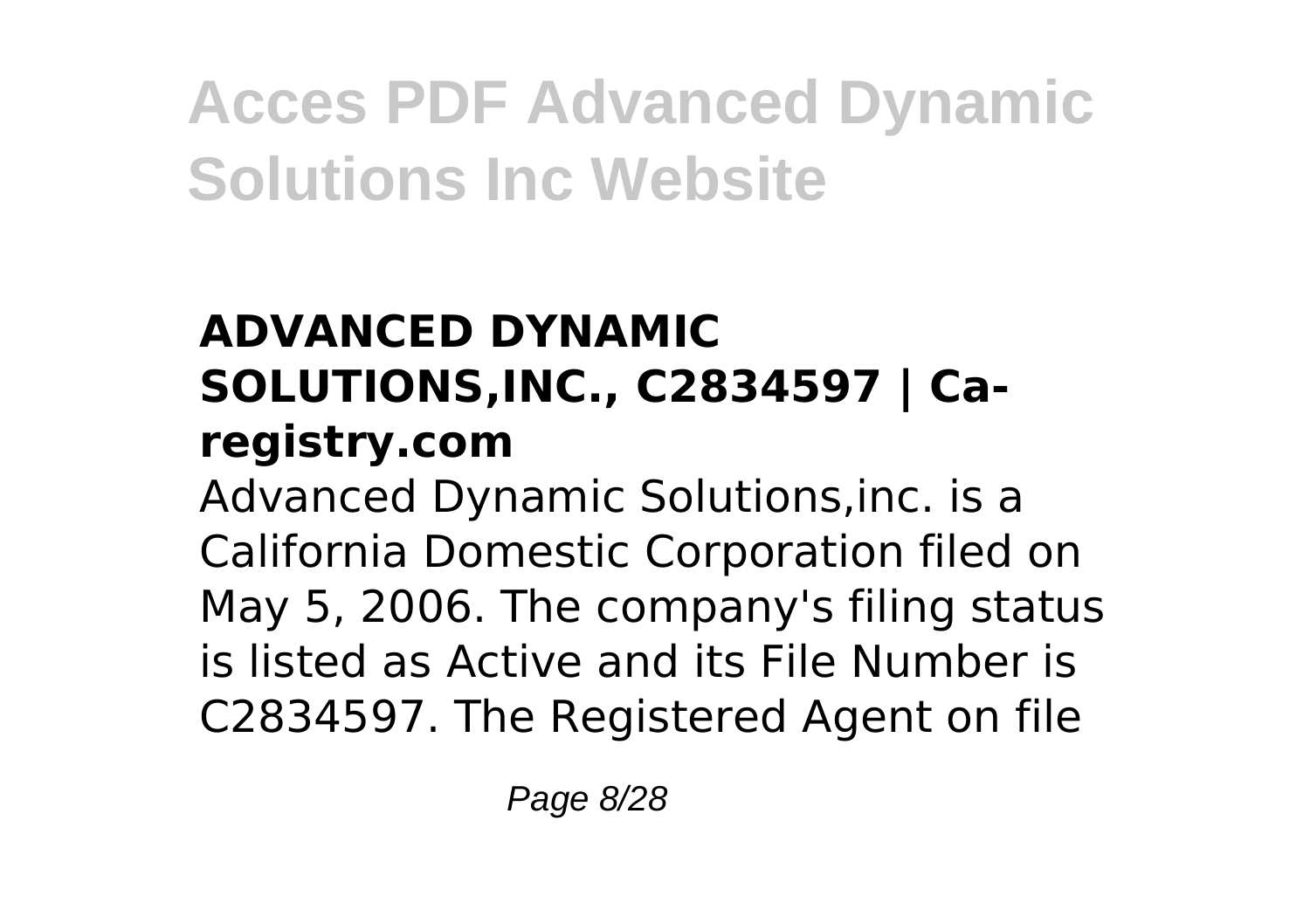for this company is Jay J Park and is located at 67 Ivywood, Irvine, CA 92618.

### **Advanced Dynamic Solutions,inc. in Tustin, CA | Company ...**

Advanced Dynamic Solutions Inc; 1542 Edinger Avenue # East; Tustin, CA 92780 (714) 957-1570 Get Directions Similar Businesses. Detailed Information.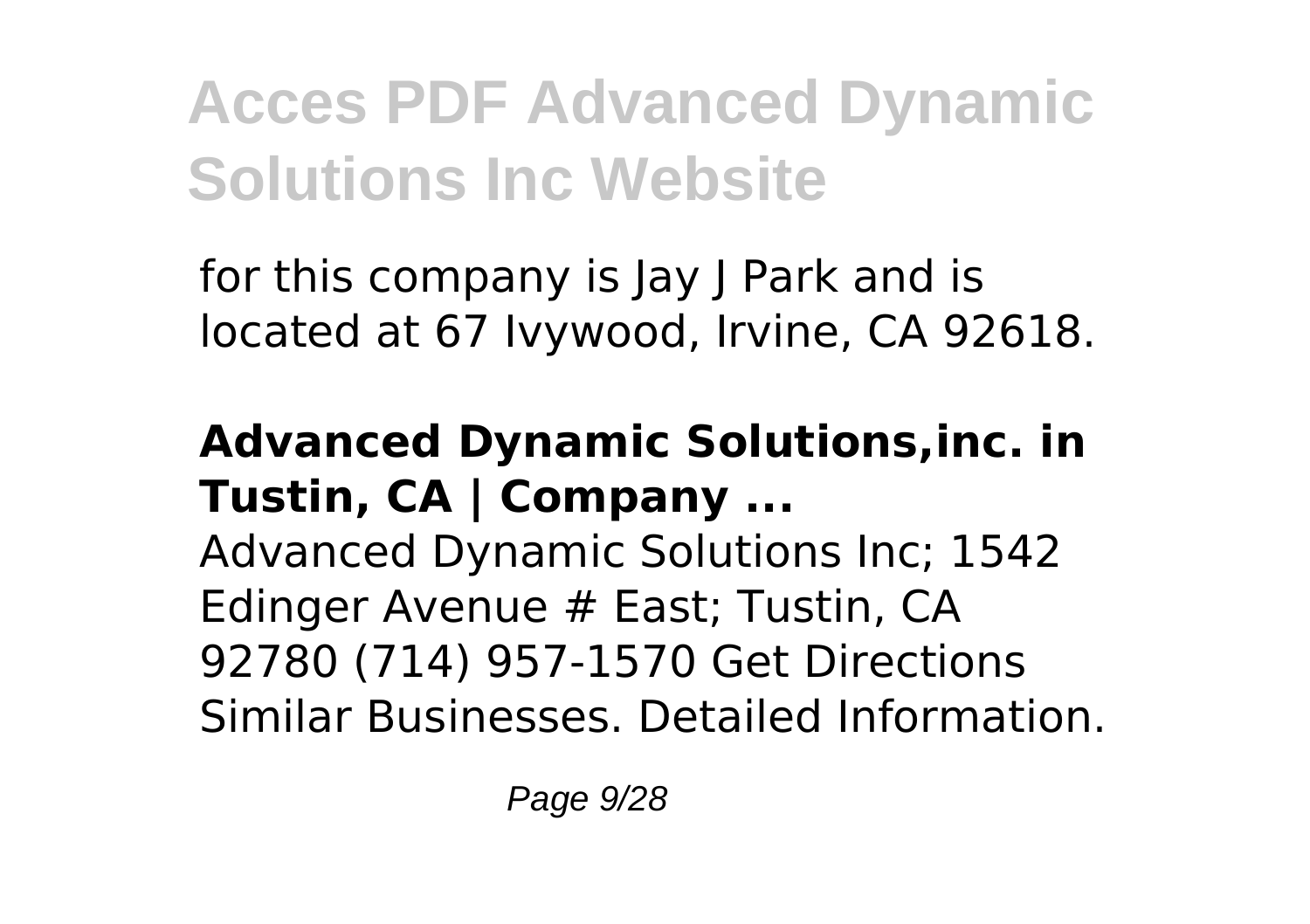Location Type Single Location; Year Established 2006; Annual Revenue Estimate 517297; SIC Code show 8742, Management Consulting ...

#### **Advanced Dynamic Solutions Tustin CA, 92780 – Manta.com** Dynamic Solutions and Advanced Technologies Limited (DSAT) is an

Page 10/28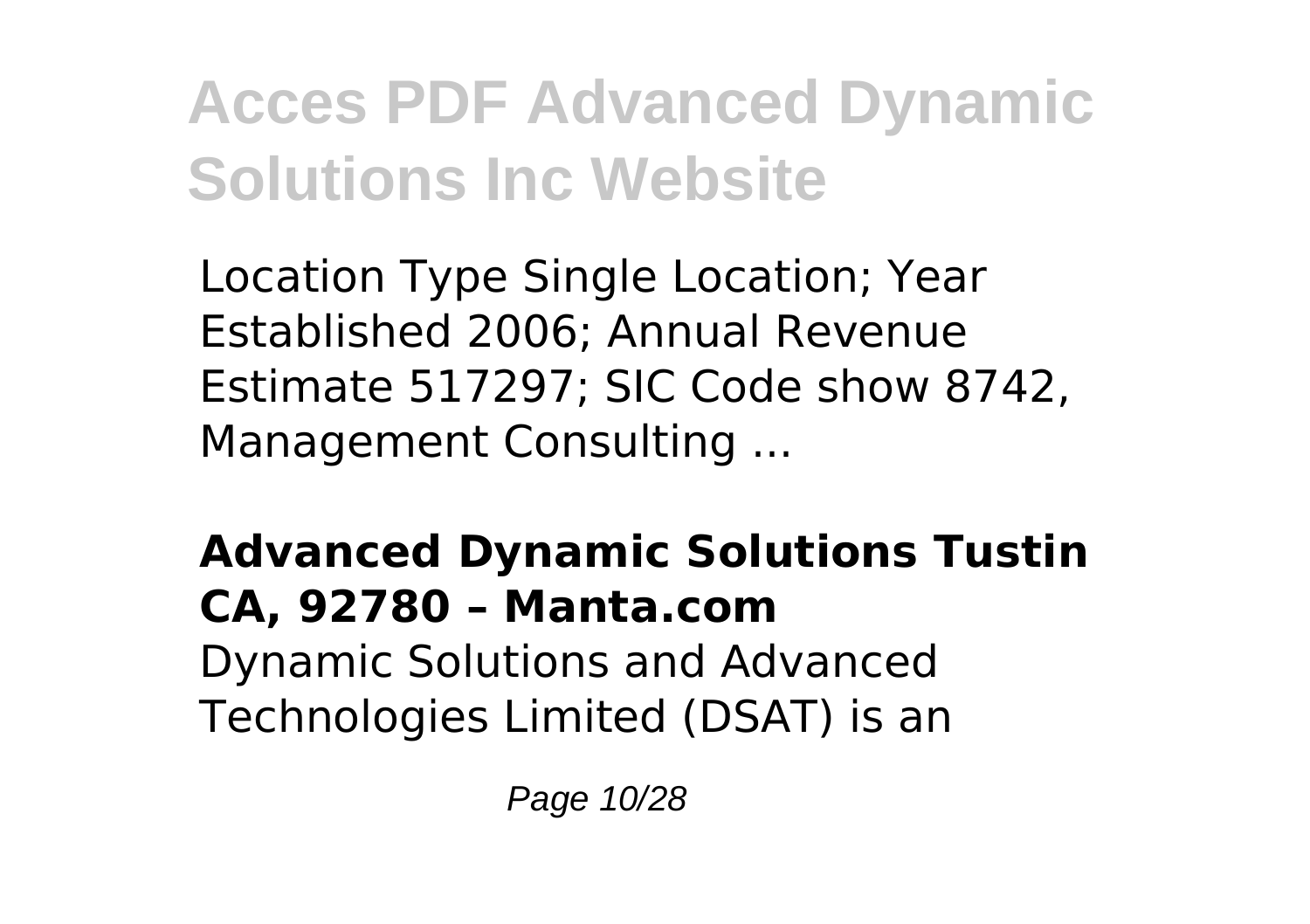Enterprise Solutions company that provides software products for the logistics and supply chain industry. It is made up of a multi-disciplinary team of professionals drawn from different parts of the world.

#### **DSAT – Dynamic Solutions and Advanced Technologies LTD**

Page 11/28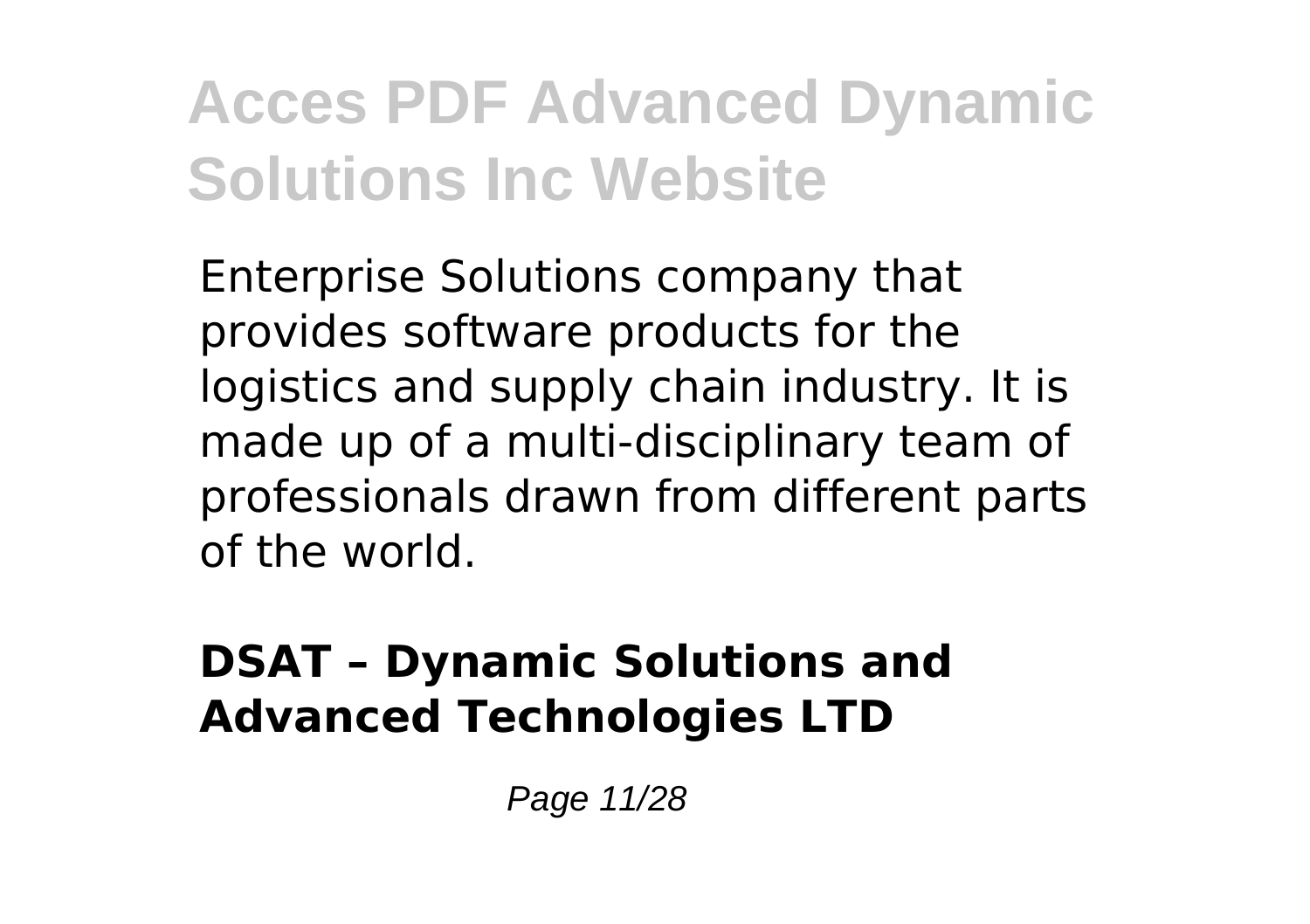Advanced Dynamic Solutions Inc Website Author: www.h2opalermo.it-202 0-11-24T00:00:00+00:01 Subject: Advanced Dynamic Solutions Inc Website Keywords: advanced, dynamic, solutions, inc, website Created Date: 11/24/2020 8:42:07 PM

### **Advanced Dynamic Solutions Inc**

Page 12/28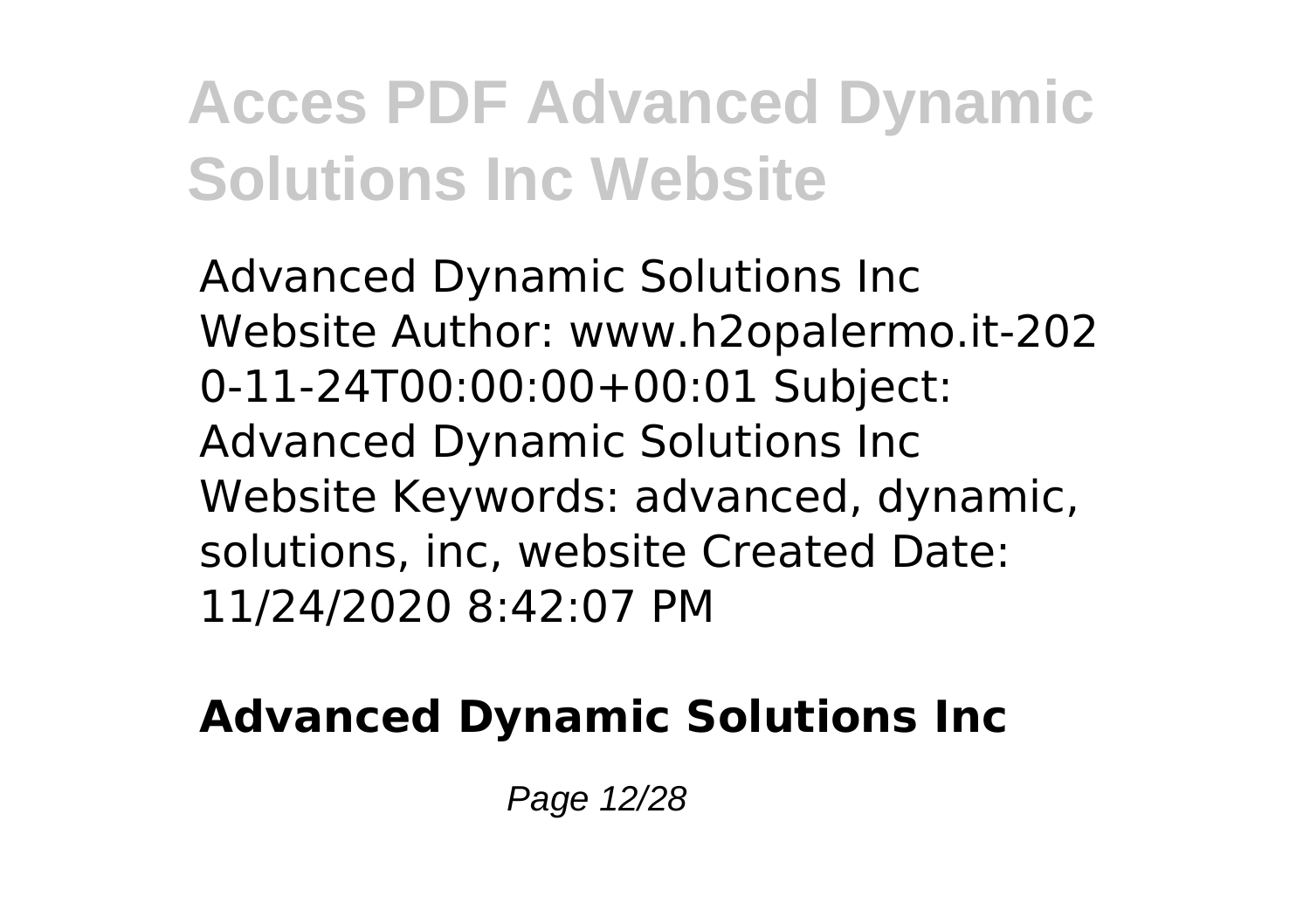### **Website**

Dynamic Equipment provides filters, advanced filter solutions and filtration systems for a diverse range of industries. Navigation. Dynamic Equipment Advanced Filtration Solutions. Home Main. Home; Products. ... Dynamic Equipment, Inc. 2825 Exchange Blvd #105 Southlake TX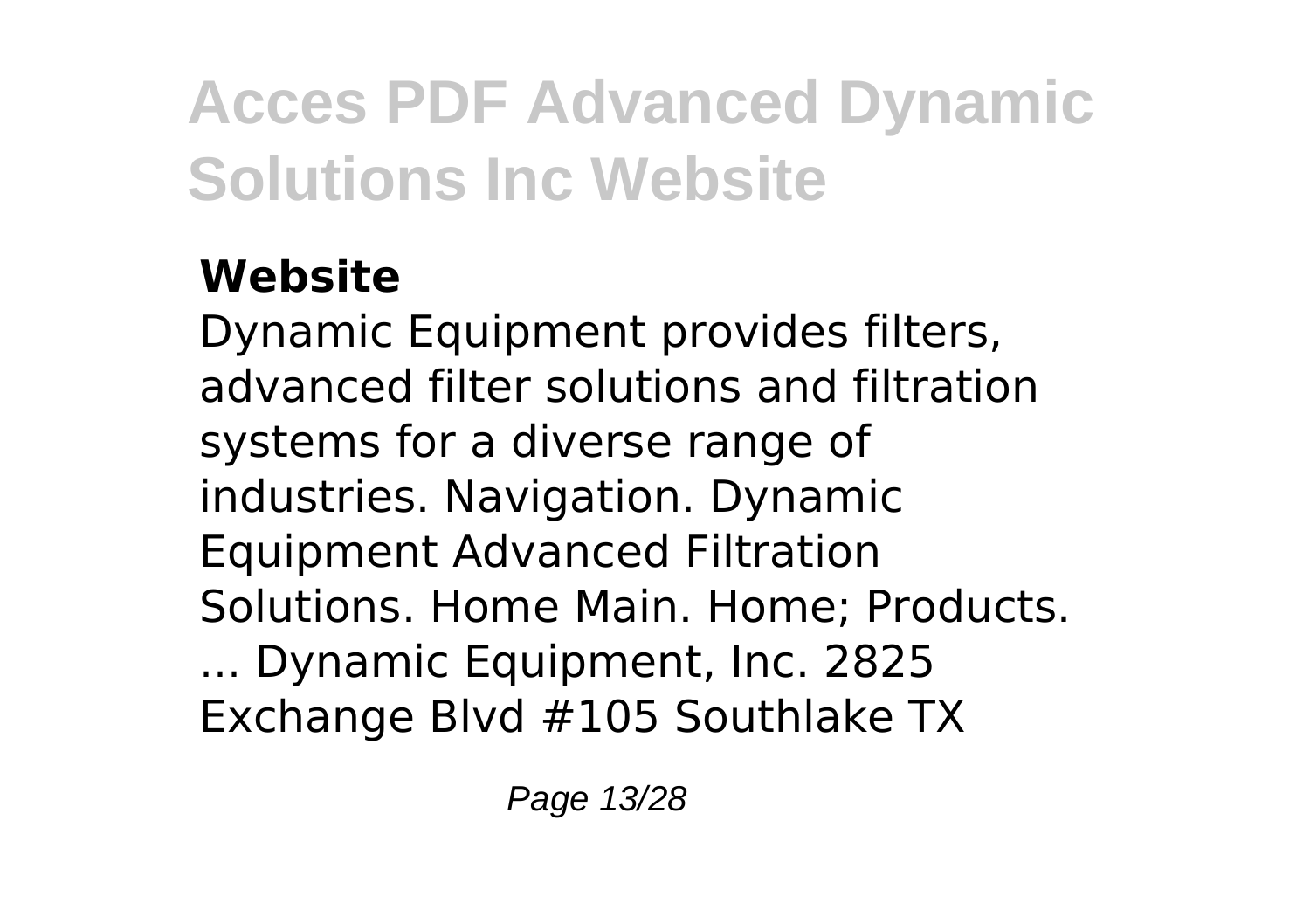76092 817.481.4646 Phone

**Advanced Filter Solutions for Industry - Dynamic Equipment** Hillside Illinois Chicago 60162 DMG DMU Mori Doosan Omax Haas EDM 5-axis 9-axis CNC waterjet precision contract machining, services milling, end mill, drilling turning cutting grinding finishing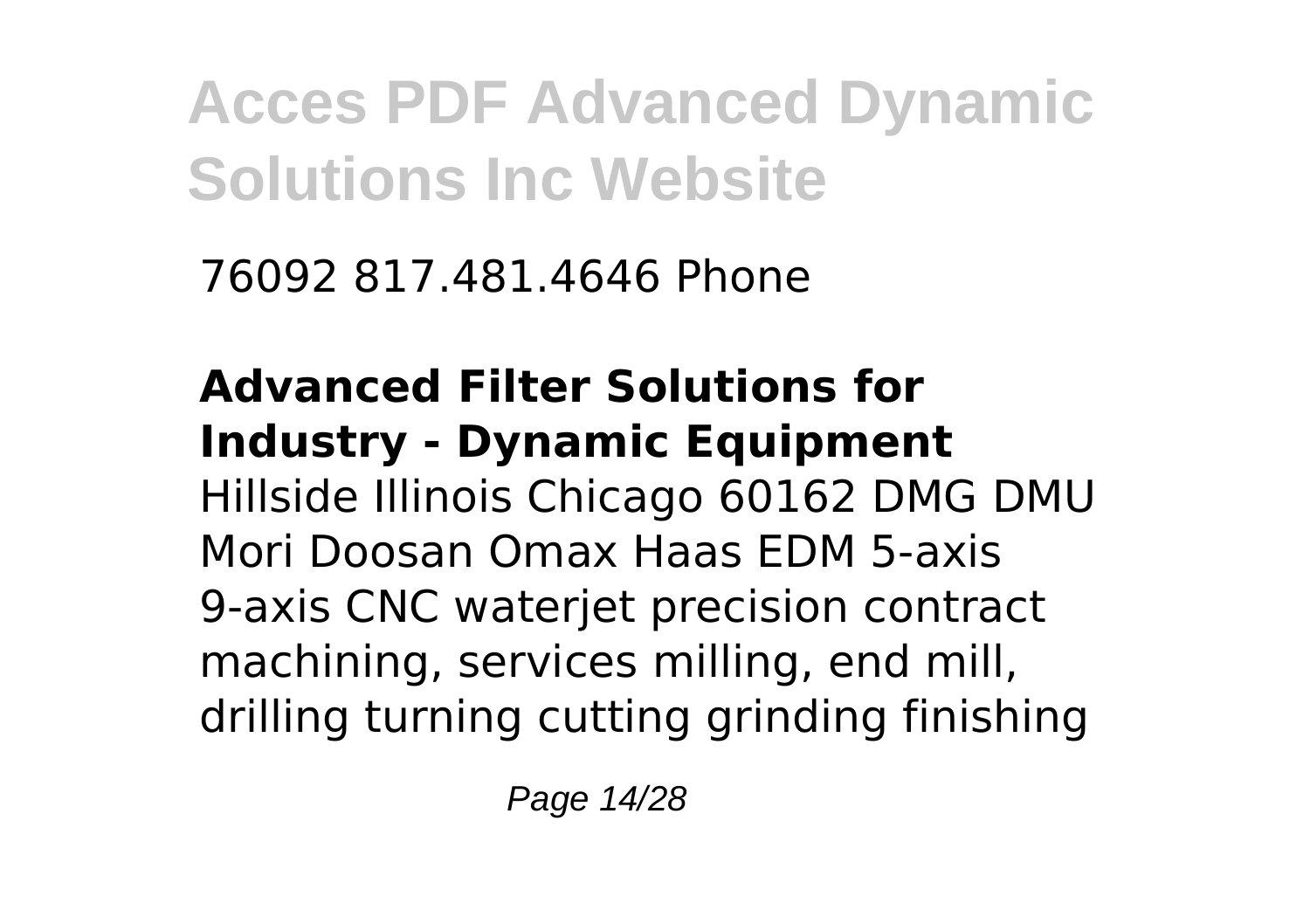water jet mill turn lathe

### **Machining - Advanced Solutions | Dynamic Manufacturing Inc**

Solutions. Dynamic Network Factory, Inc. provides the most advanced, scalable, & integrated storage & IT security solutions on the market. Services. Dynamic Network Factory, Inc. offers the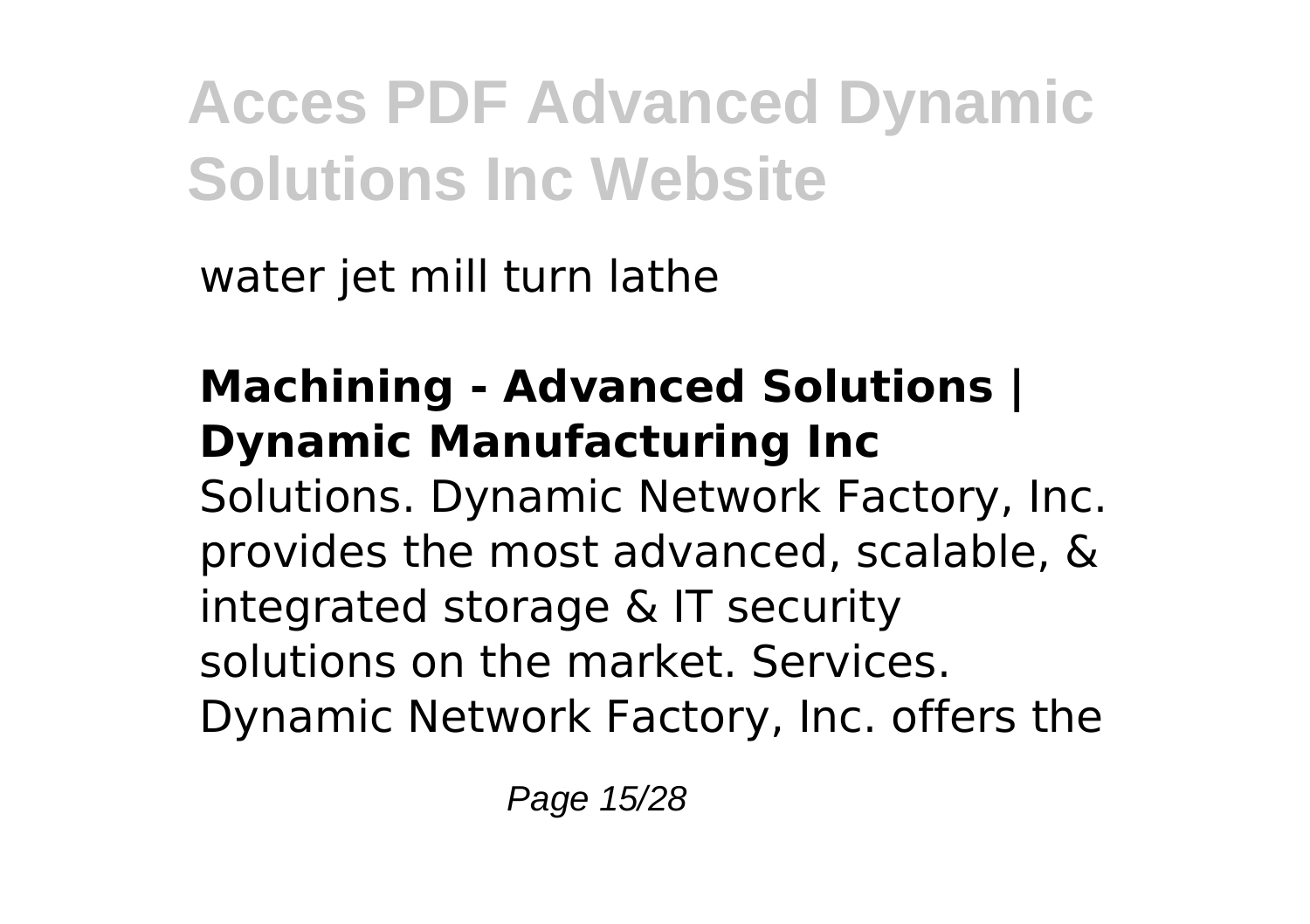skilled and experienced human capital behind major IT transformation & optimization initiatives.

#### **DNF**

Dynamic Solutions USA, Inc., (DS USA, Inc.) a small minority business, was founded in 1998 in the state of New York with its offices in the city of

Page 16/28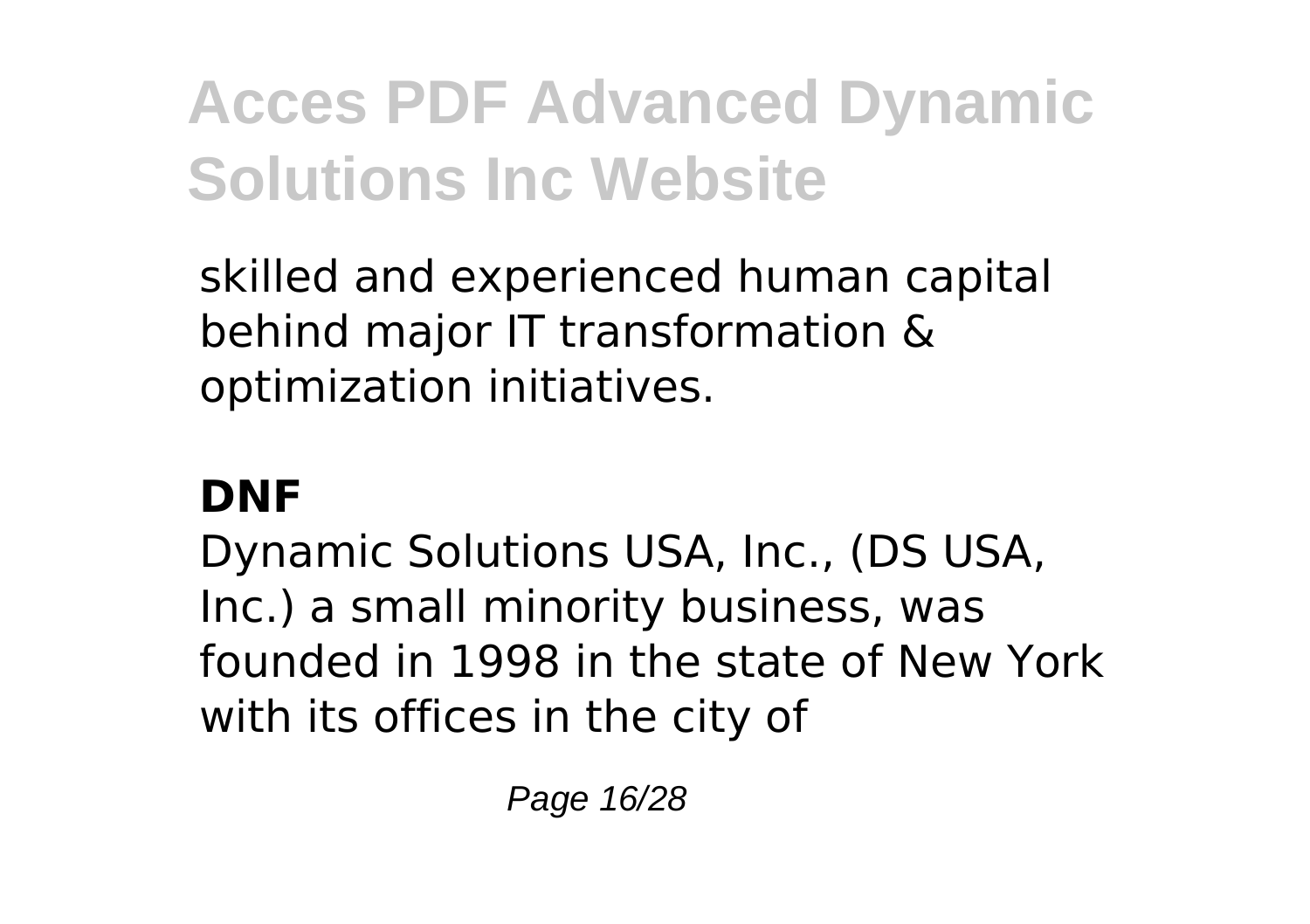Poughkeepsie, New York. DS USA Inc. is an ...

### **Dynamic Solutions USA Inc.**

The Onboard Dynamic Simulation System (ODySSy) is a full-featured spacecraft simulation built directly into the flight code. MAX Development Tool. A flight software utility that interprets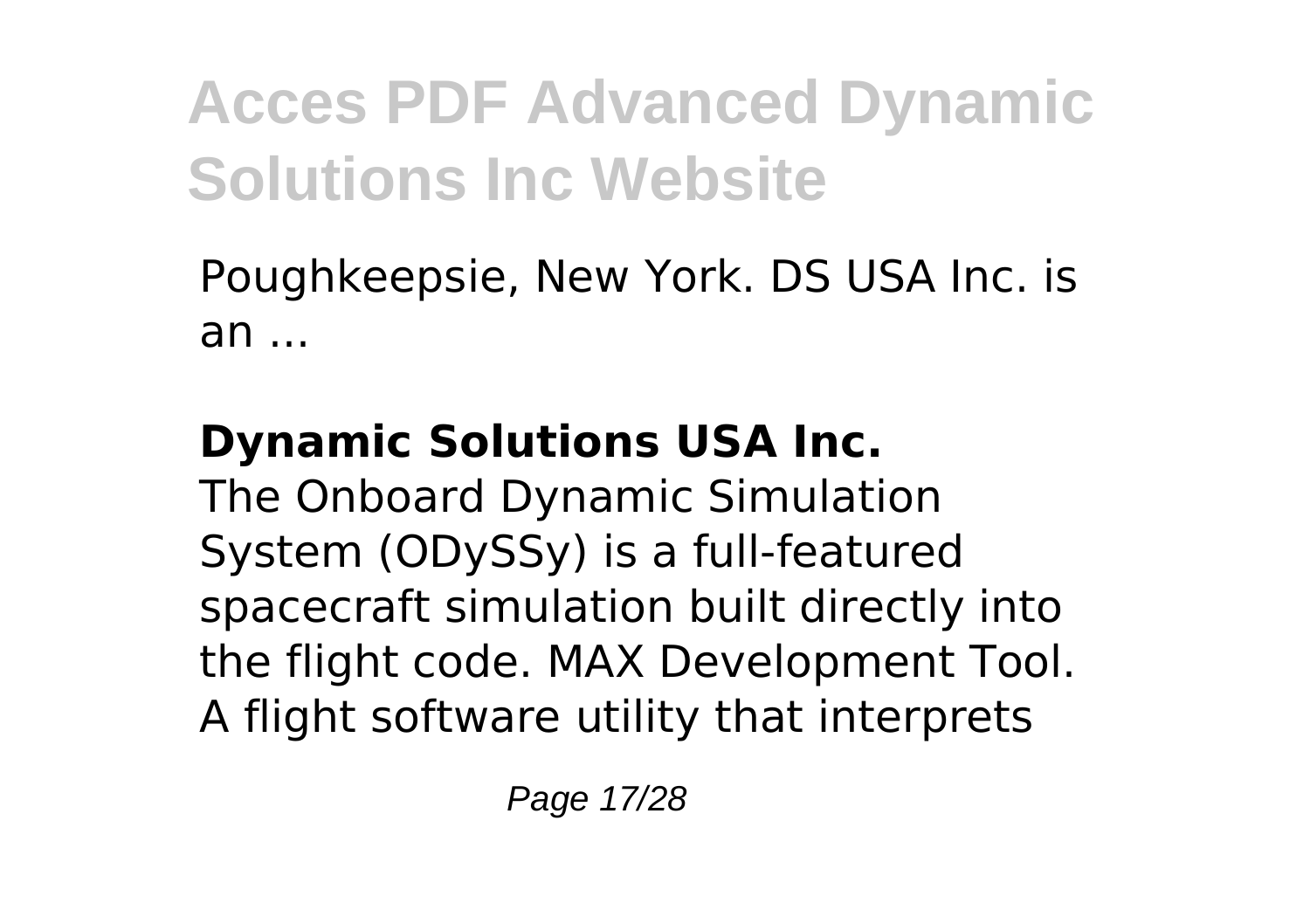XML syntax generated by the end-user to auto-generate MAX Flight Software code. ... ©2020 Advanced Solutions, Inc.

### **Advanced Solutions, Inc. - Aerospace and Aviation Technologies** Advanced Dynamic Solutions, Inc. is a

Florida Domestic Profit Corporation filed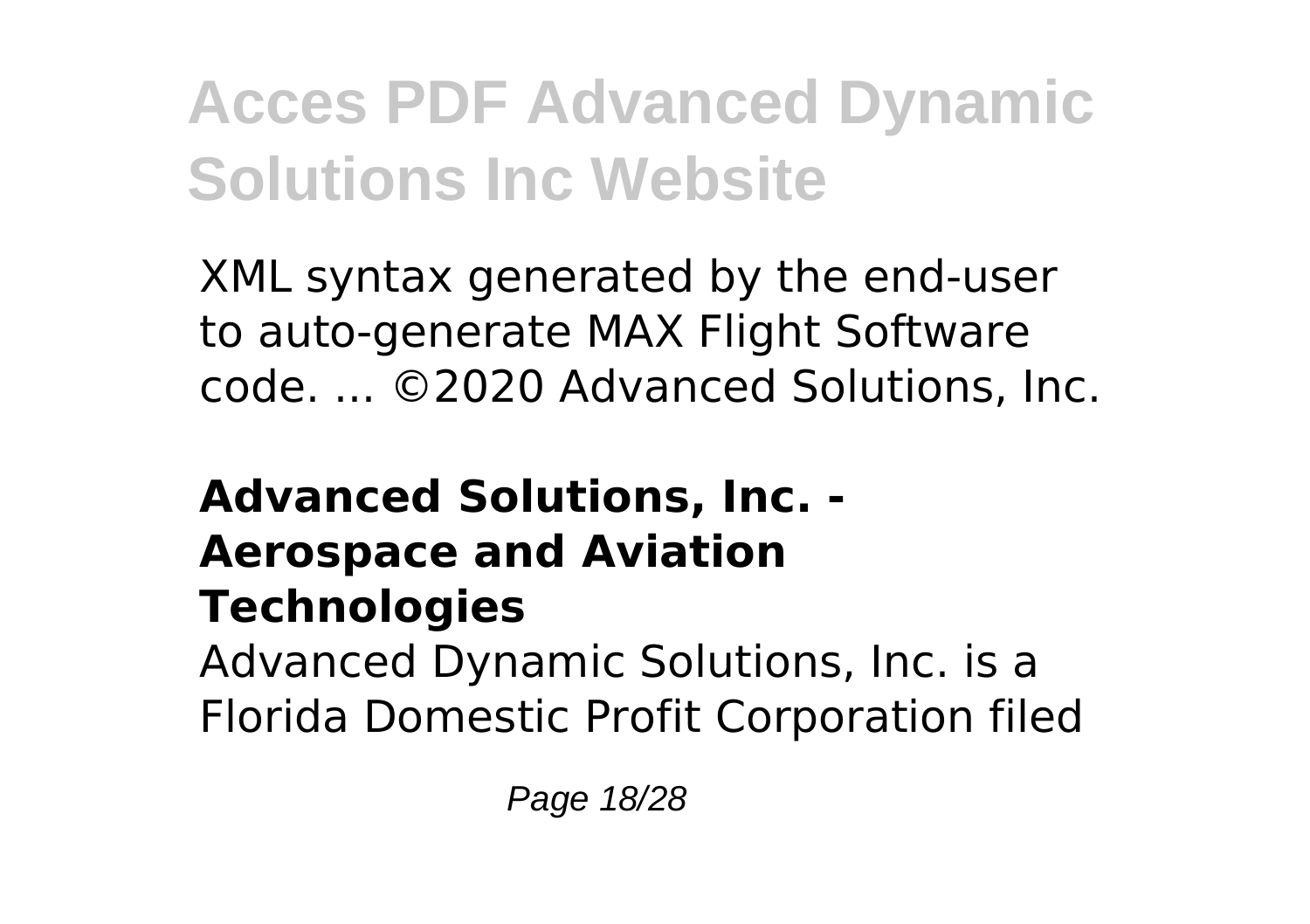on May 22, 2000. The company's filing status is listed as Inactive and its File Number is P00000050187. The Registered Agent on file for this company is Baxter Caryn and is located at 12150 74th St., Largo, FL 33773.

#### **Advanced Dynamic Solutions, Inc. in Clearwater, FL ...**

Page 19/28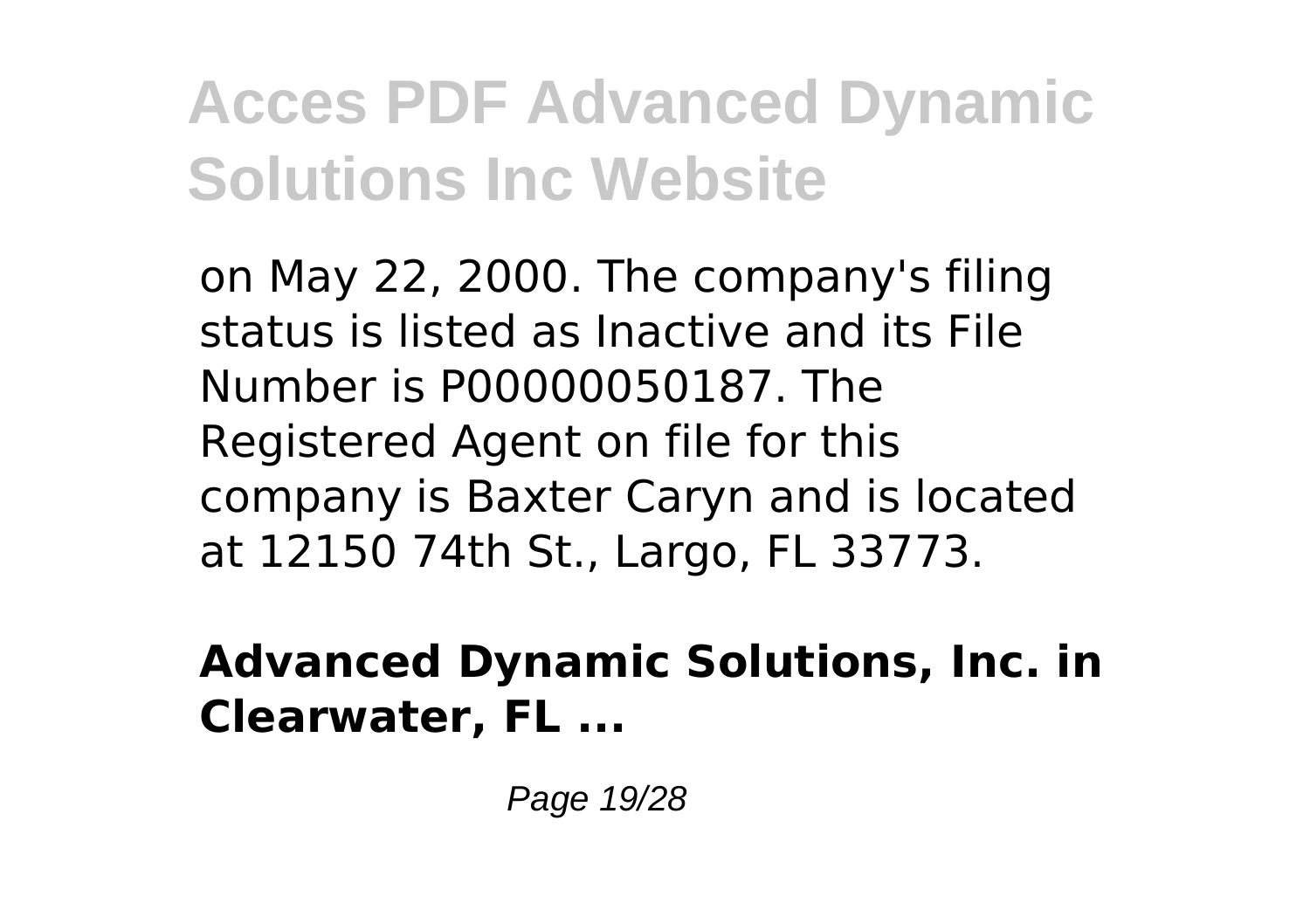Welcome to Our Website. Companies that continually challenge and break the rules outpace their competition and achieve unprecedented results. These high performers turn periods of uncertainty into real competitive advantage.

### **Digital Enterprise | Dynamic**

Page 20/28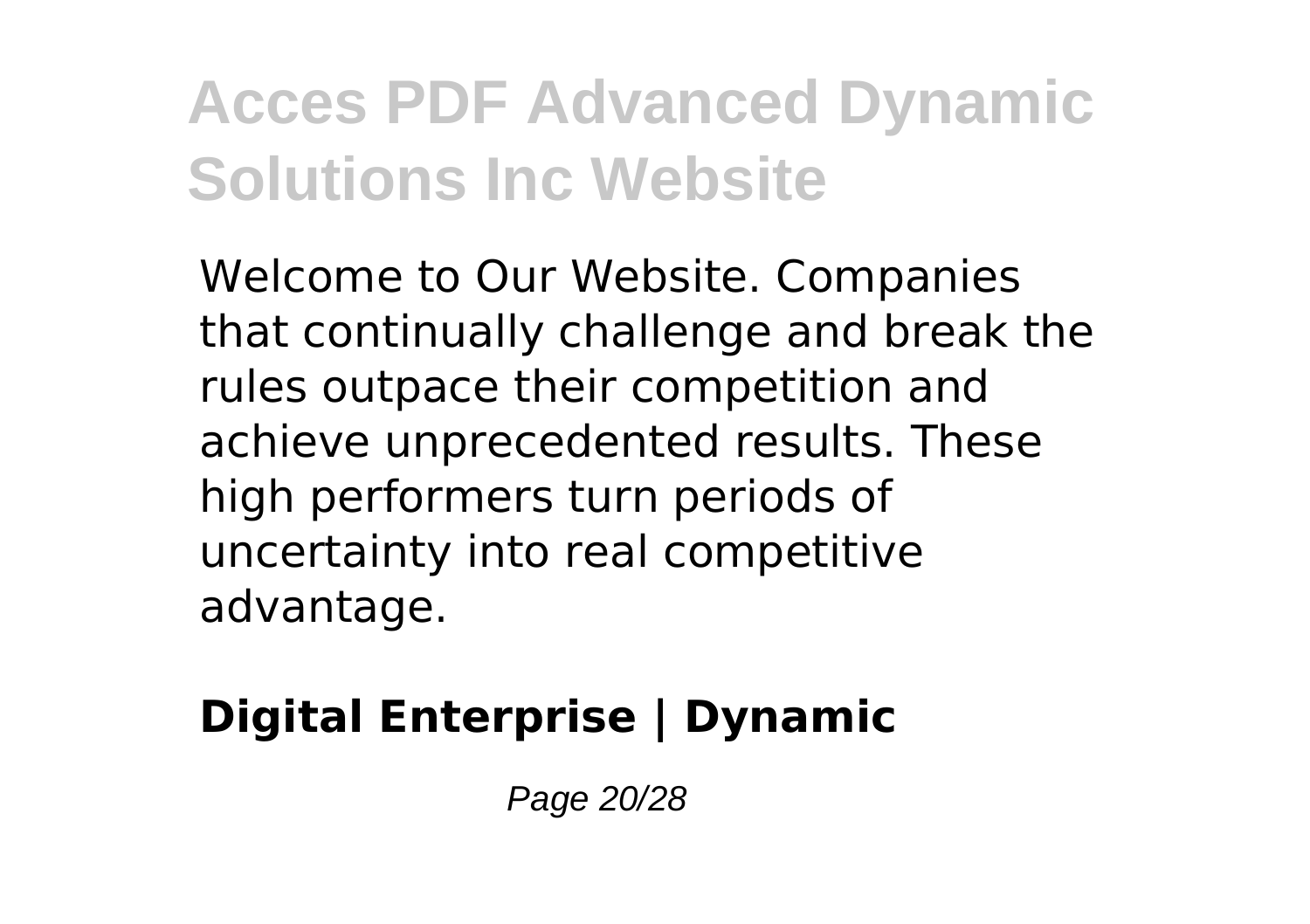#### **Solutions Associates, Inc.**

" "I would like to thank Mr. Perry and the staff of Advanced Dynamic Therapies for the outstanding care they have given me. I have experienced great care in a state of the art physical therapy facility. The experience and skill Mr. Perry and his staff possess have made my recovery faster and less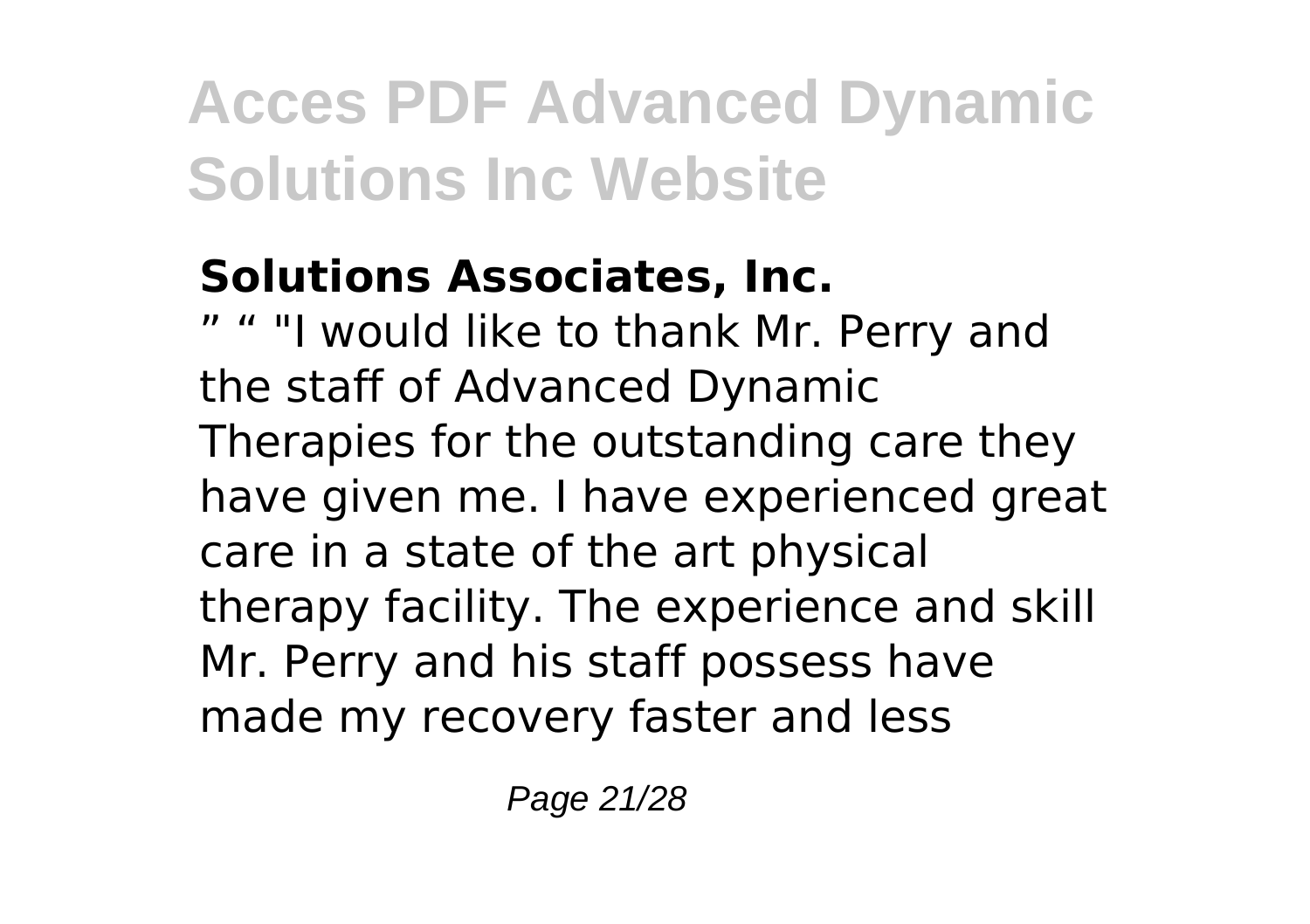painful.

**Advanced Dynamic Therapies, Inc** Dynamic Solutions is a leading supplier of industrial automation equipment. The ECMsm is a member of the Economical Control Modules (ECM) series of compact, highly integrated all-in-one motion controller and drives solutions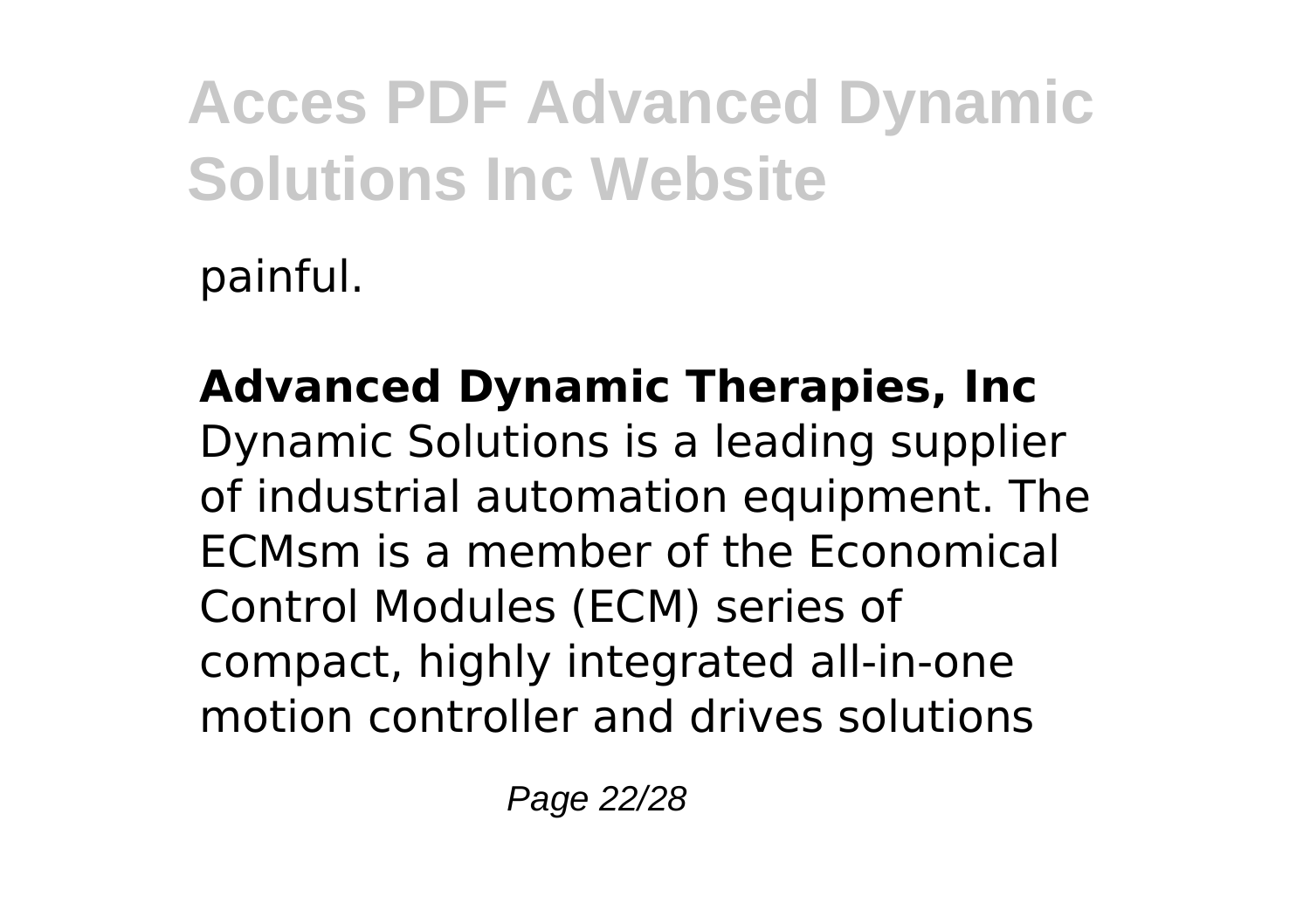designed to meet the needs of OEMs with cost-sensitive motion control applications.

#### **Dynamic Solutions**

Dynamic Business Solutions, Inc. is built on a foundation of strong values for quality, customer satisfaction and solutions to enhance your business. We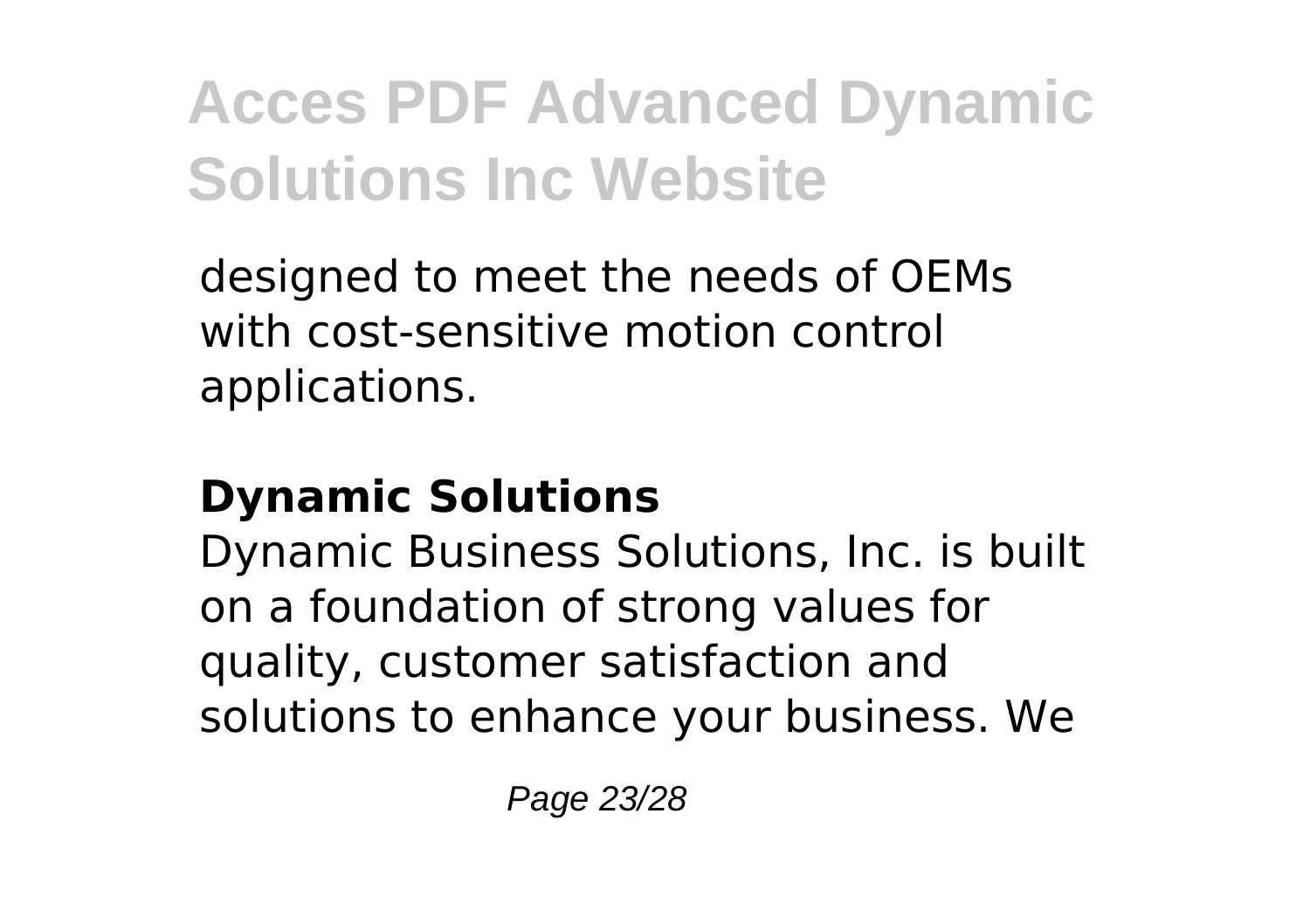pride ourselves in breaking down the technical, to help you understand how the World Wide Web can work for you.

#### **DBS web Designs**

Dynamic Tech Solutions Inc. works to provide the best in network cable connections, security, phone systems and camera surveillance . By using the

Page 24/28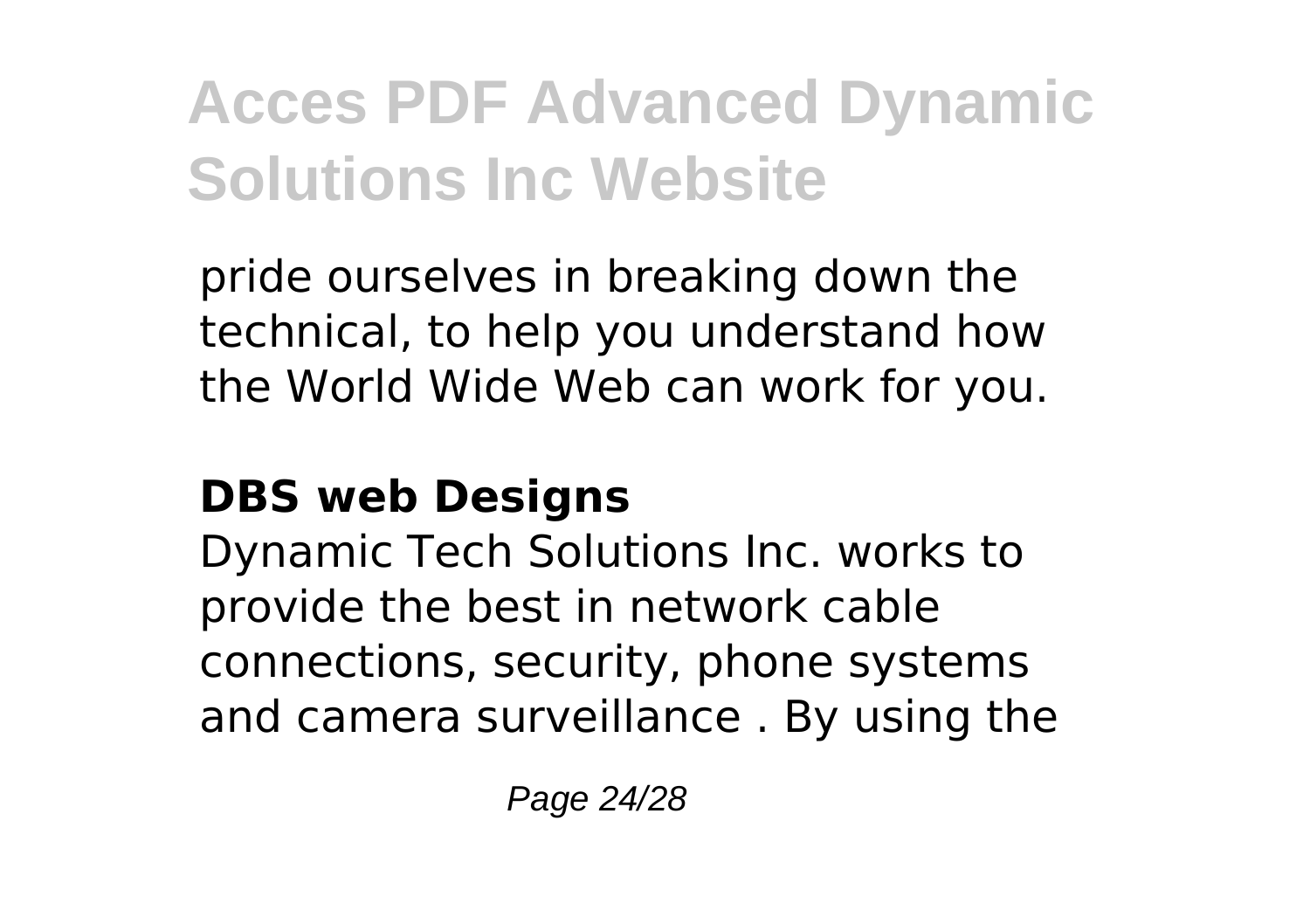best products our skilled local team of licensed low voltage technicians we will help take your business to the next level.

### **Dynamic Tech Solutions Inc**

Advance solutions are the experts in all small and large Appliance Repairs and Electronic repairs services with 25+

Page 25/28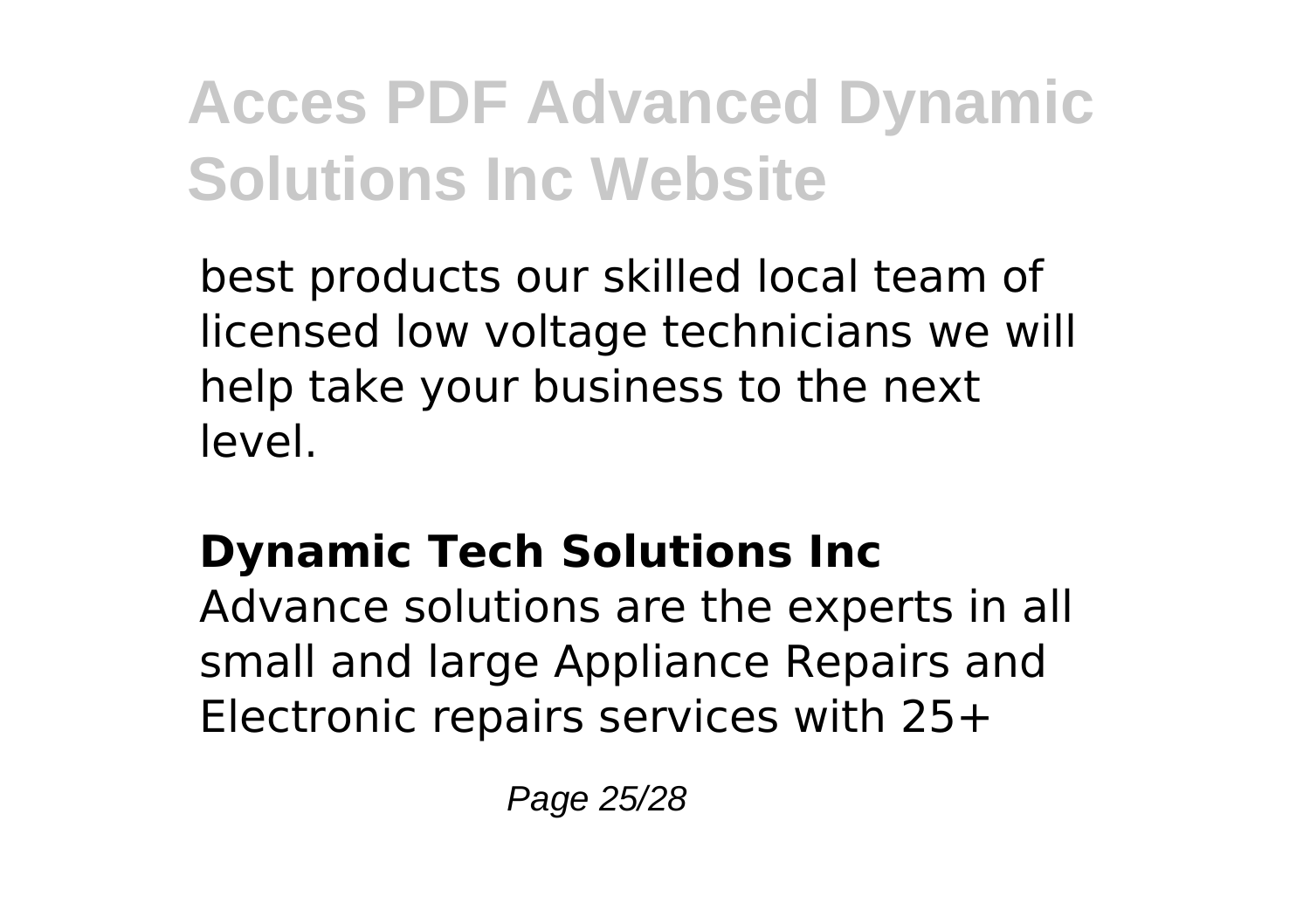years of experience. we serve in New York, Connecticut, New Jersey, Massachusetts and Rhode Island. reach us at (888) 659-3697.

#### **Advance Solutions - Appliance & Electronic Repair Services** Since 1983 DMS has provided a wide variety of manufacturers with advanced,

Page 26/28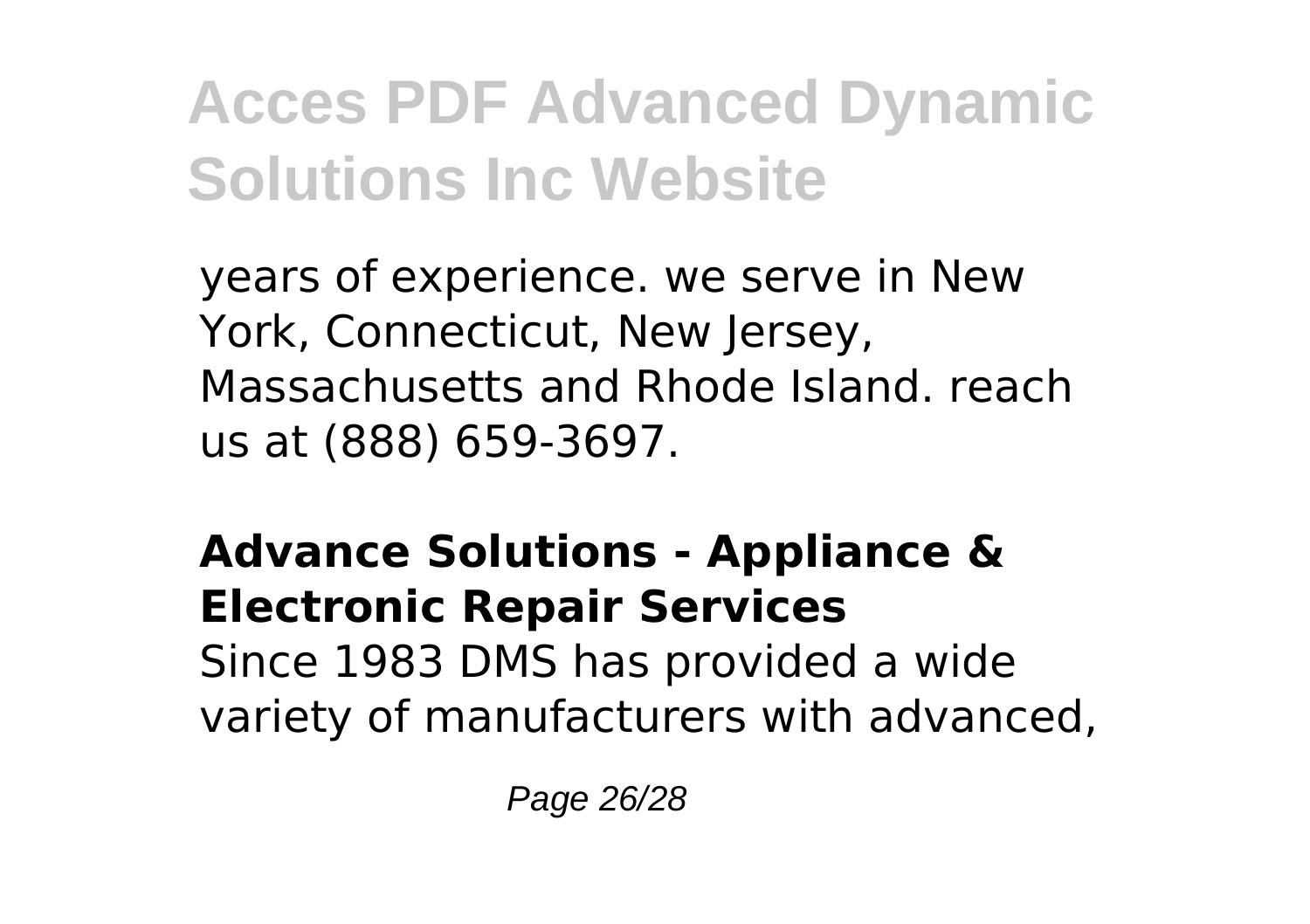high performance measurement solutions. DTS provides a wide range of technical solutions to the automotive, medical, furniture and aerospace industries.

Copyright code:

Page 27/28